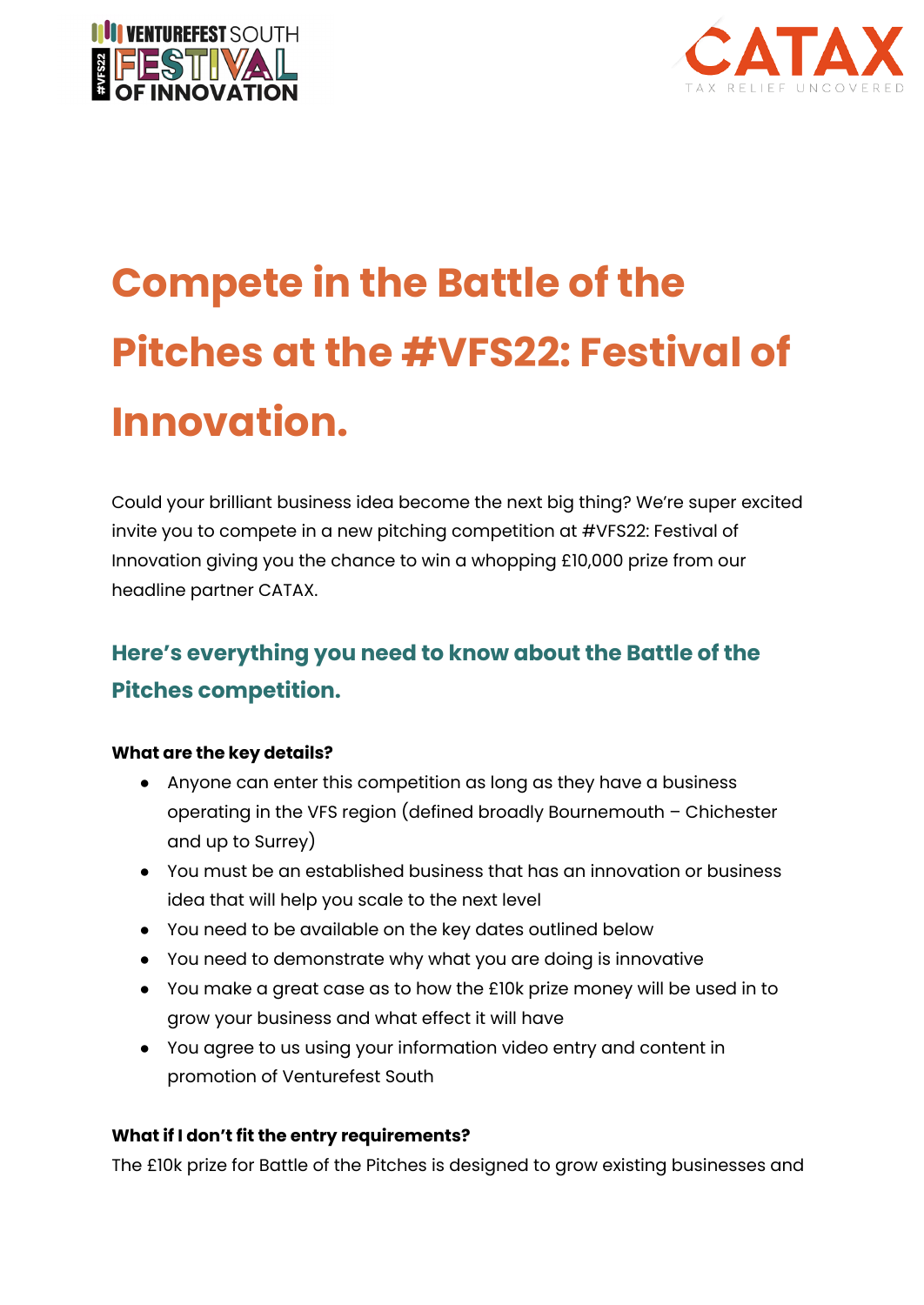



help scale them. If you are pre-start up with a fantastic innovative idea, you can still come along to the event and apply to be an [innovator](https://venturefestsouth.co.uk/innovator-application) or enter the [Open](https://venturefestsouth.co.uk/news/open-mic-at-vfs-festival-of-innovation) Mic [contest.](https://venturefestsouth.co.uk/news/open-mic-at-vfs-festival-of-innovation)

#### **How many stages does the competition have?**

The competition has three stages:

- 1. Create and submit a PitchClip video pitch by Sunday 4th September.
- 2. The top PitchClips will make it onto the longlist and will be asked a few more questions by the judges
- 3. The top five will make it onto the shortlist and will be invited to pitch live at the #VFS22: Festival of Innovation

#### **What happens if I make it onto the longlist?**

All longlisted businesses will be notified via email and added to the shortlist announcement on the Venturefest South website, where they will have their own promotional page featuring their video and information about their business for all of the Venturefest South network to see. They will also receive promotion via the Venturefest South social media and email channels.

#### **What happens if I make it onto the shortlist?**

As well as all of the longlist benefits, all shortlisted businesses will receive a showcase spot at the live VFS22: Festival of Innovation in the Innovation Zone where they will present their innovation and get start-up and scale-up advice. All shortlisted businesses will take part in the live Battle of the Pitches where they will pitch live to a panel of expert judges. The winner on the day will take home the £10k prize fund to boost their business.

#### **What are the key dates?**

Please read the below details carefully and make a note of each key date. If you get through to the final stage you will need to be available for pre-event pitch training and on the live event date.

Stage one PitchClip entries are accepted from **1 June - 4 September**. Any submissions after this date may not be considered.